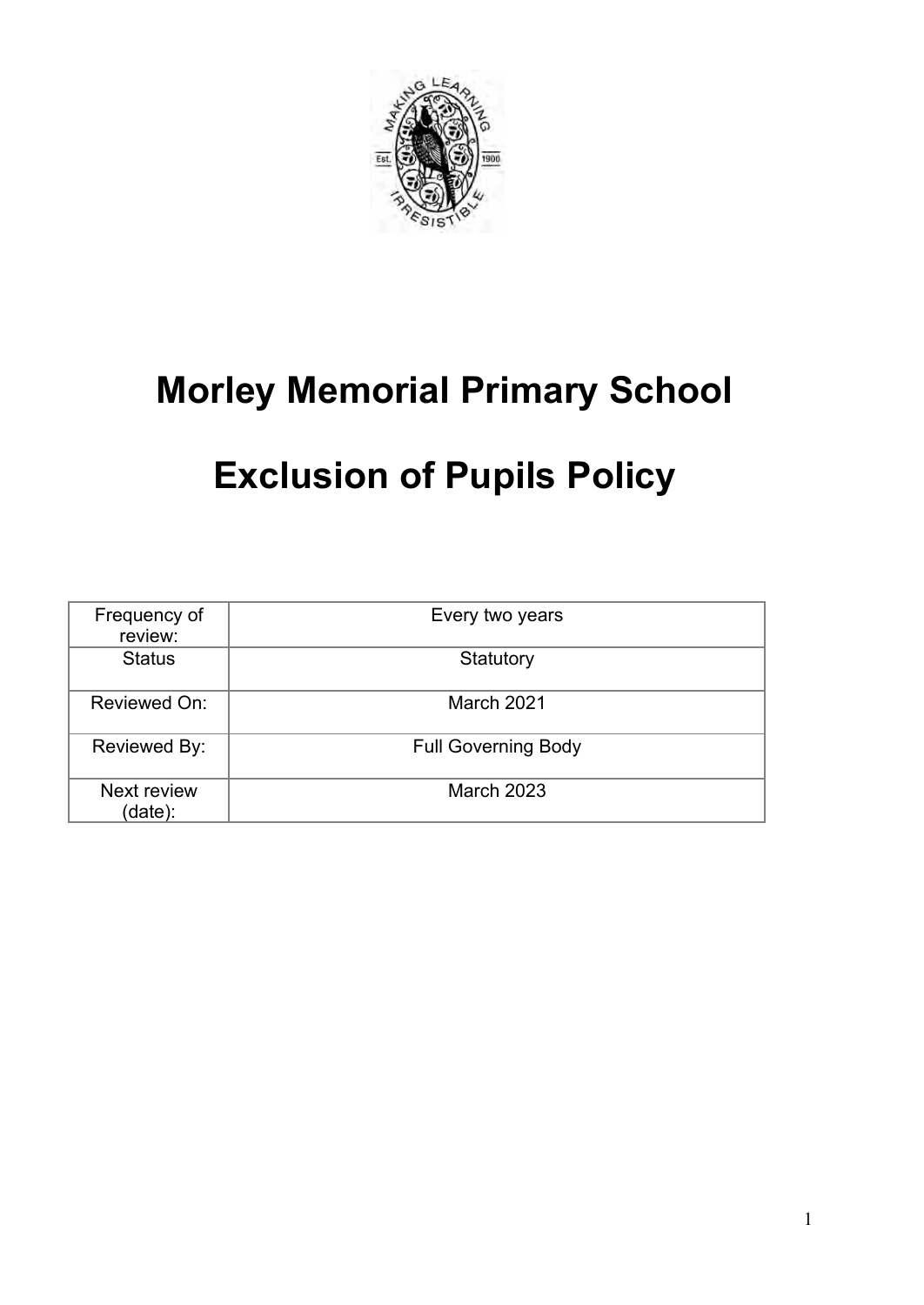### 1. **Introduction**

All children have the right to benefit from the learning opportunities provided at school. We will always seek to promote positive behaviour choices and develop pupils' self-discipline, social awareness and understanding of appropriate standards of behaviour. We regard this as a highly important aspect of social and emotional development. Our Behaviour Policy outlines clear expectations for standards of behaviour and provides robust and consistent procedures for promoting positive behaviour. We will teach pupils to take responsibility for their own actions and to accept the consequences of their choices.

# 2. **Aims and Objectives**

It is our primary aim that every member of the school community behaves in a way which is safe, respectful and considerate, as appropriate to their age and understanding. It is our aim that everyone contributes positively to creating and maintaining a happy and secure learning environment and that everyone feels valued, included and able to learn. In keeping with this aim this policy should be read in conjunction with:

- School Behaviour policy
- Tackling Bullying policy
- Equality policy
- Personal, Social and Health Education (PSHE) policy
- Teaching and Learning policy
- Special Educational Needs Policy

# 3. **Exclusion of pupils**

The headteacher can exclude a pupil where:

- there has been a serious breach, or persistent breaches, of school discipline or the law
- where the pupil's behaviour is such that allowing them to remain in school would be detrimental to the welfare or education of others or themselves

This power can be exercised only by the headteacher or those deputising for him/her.

A fixed period of exclusion can involve only part of the day eg:lunchtimes if the inappropriate behaviour is limited to these times.

Every effort will be made to identify any pupil deemed to be at risk of exclusion and a range of strategies, including multi-agency involvement, will be considered. Where a decision to exclude is taken, the school will act in accordance with the local authority guidance and procedures to ensure that exclusions are lawful, reasonable and fair. Account will be taken of statutory duties relating to the SEN Code of Practice when considering exclusion of a pupil with an identified special educational need.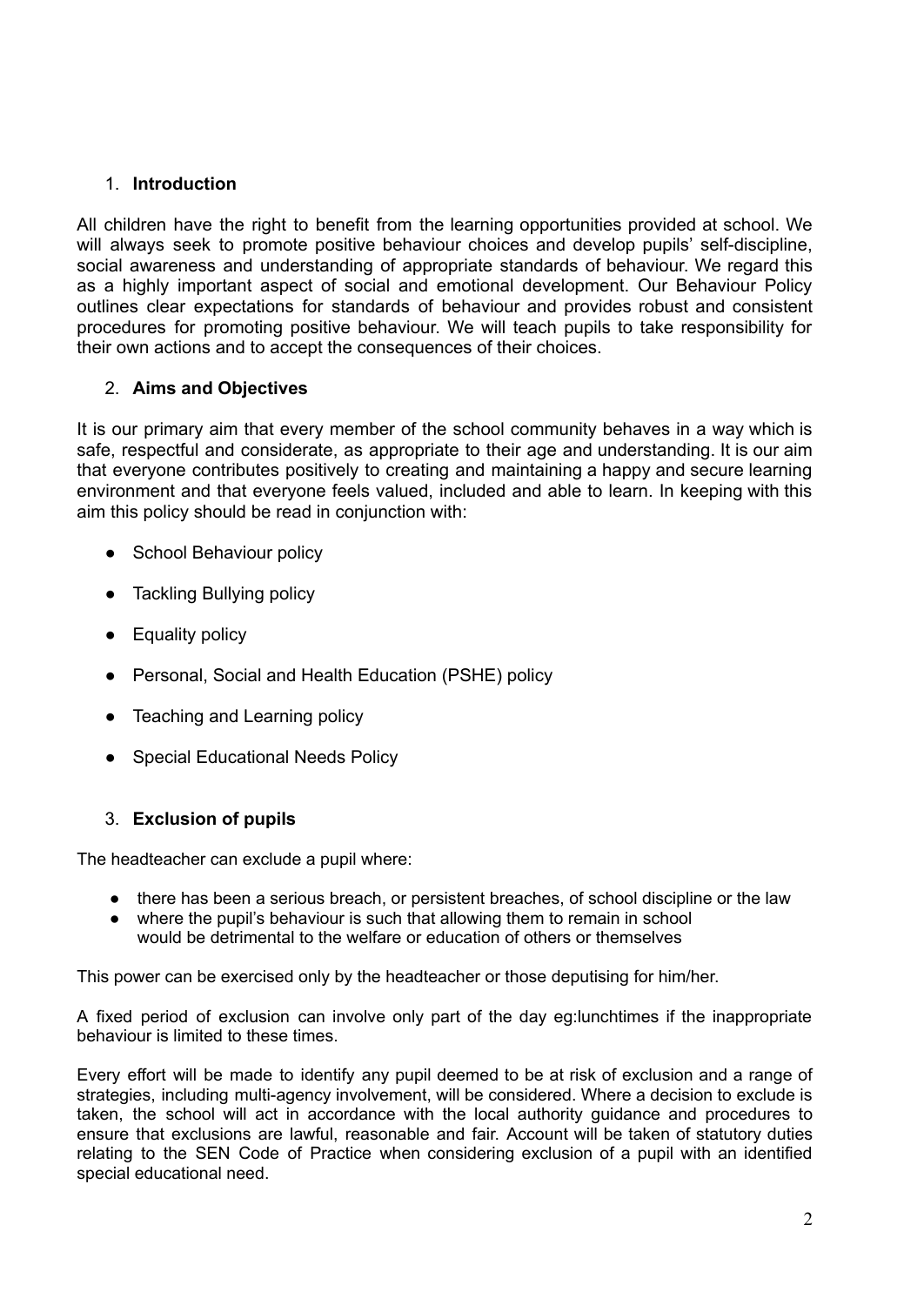In exceptional circumstances it might be appropriate to permanently exclude a pupil for a single offence. These might include serious violence (threatened or actual), supplying an illegal drug, carrying an offensive weapon or a similar offence.

### 4. **Roles and responsibilities of head teacher and governing body**

The **headteacher** will be responsible for ensuring that this policy is implemented and for reporting to governors on its impact. He or she will:

- notify the pupil's parent/carer of the period of any exclusion, or of a permanent exclusion
- give reasons for the exclusion
- advise the parent/carer that they may make representations about the exclusion to the governing body's discipline committee
- advise the parent/carer how his or representations may be made
- notify both the local education authority and the governing body's discipline committee of the details of the exclusion, including the reasons for it, in the case of (a) a permanent exclusion or a fixed-period exclusion converted to a permanent one; (b) a fixed-period exclusion of more than five days or which brings the days the pupils has been excluded in one term to more than five; (c) an exclusion that would result in the pupil losing the opportunity to take a public exam.
- provide information regarding alternative provision arrangements where necessary
- ensure that reasonable steps are taken to set work for the pupil during their period of exclusion and minimise disruption to their education.
- arrange a reintegration meeting for pupils returning to school after a period of exclusion

The **governing body** will delegate their responsibility to a **designated pupil discipline committee** consisting of three or five members. They will seek advice from the Local Authority in order to fulfil their role. The head will not be a member of this committee. The **designated pupil discipline committee** will:

- ensure that for fixed term exclusions exceeding 5 days arrangements for alternative provision are in place from the  $6<sup>th</sup>$  day, or earlier if necessary
- consider parents' representations about an exclusion
- within 15 days, consider whether an excluded pupil should be reinstated in the case of:
- all permanent exclusions
- all fixed term exclusions of more than 15 days in the term
- all fixed term exclusions which would result in a pupil missing a public exam or National Curriculum test.

The committee will have regard to any guidance given by the Secretary of State.

For permanent exclusions and fixed-period exclusions of more than 15 school days in any one term, the committee will meet no earlier than the sixth school day and no later than the 15th